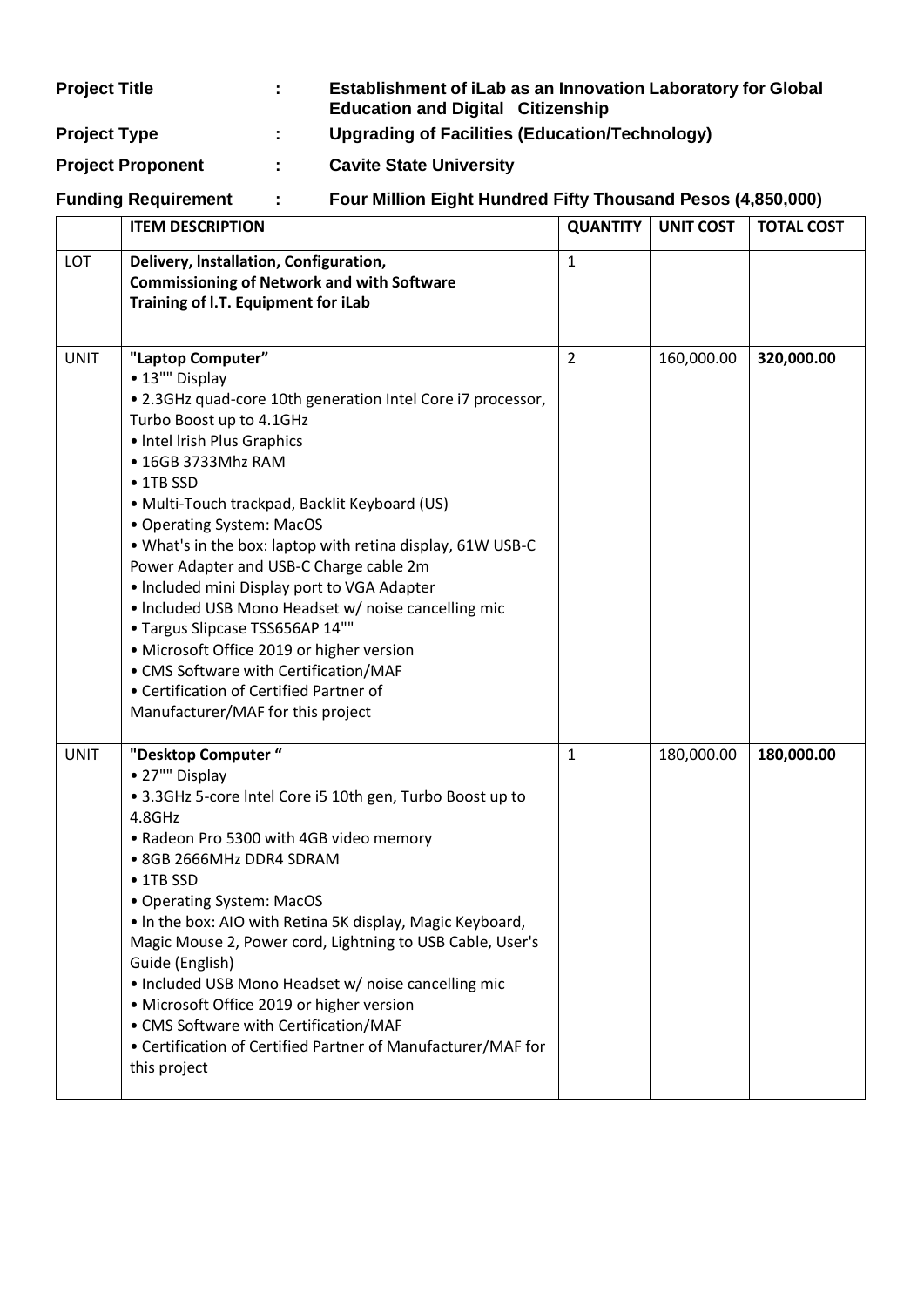| <b>UNIT</b> | "Desktop Computer"                                                                                                                        | 30           | 90,000.00  | 2,700,000.00 |
|-------------|-------------------------------------------------------------------------------------------------------------------------------------------|--------------|------------|--------------|
|             | • 21.5"" Display                                                                                                                          |              |            |              |
|             | • 2.3GHz dual-core Intel Core i5, Turbo Boost up to 3.6GHz                                                                                |              |            |              |
|             | • Intel Iris Plus Graphics 640                                                                                                            |              |            |              |
|             | • 8GB 2133MHz DDR4                                                                                                                        |              |            |              |
|             | • 256 SSD                                                                                                                                 |              |            |              |
|             | • Operating System: MacOS                                                                                                                 |              |            |              |
|             | . In the box: AIO with Retina 5K display, Magic Keyboard,<br>Magic Mouse 2, Power cord, Lightning to USB Cable, User's<br>Guide (English) |              |            |              |
|             | • Included USB Mono Headset w/ noise cancelling mic                                                                                       |              |            |              |
|             | • Microsoft Office 2019 or higher version                                                                                                 |              |            |              |
|             | • CMS software with Certification/MAF                                                                                                     |              |            |              |
|             | Certification of Certified Partner of Manufacturer/MAF for<br>this project                                                                |              |            |              |
| LOT         | "Installation, Configuration & Commissioning of Network"                                                                                  | $\mathbf{1}$ | 620,000.00 | 620,000.00   |
|             | • Labor installation of UTP CAT 6 Cables.                                                                                                 |              |            |              |
|             | • Termination of Cables for 35 nodes.                                                                                                     |              |            |              |
|             | . Testing and Commissioning of cables using special tools.                                                                                |              |            |              |
|             | • Cleaning and Restoration of affected areas.                                                                                             |              |            |              |
|             | • Mobilization & Demobilization of materials, tools and<br>equipment.                                                                     |              |            |              |
|             | • UTP CAT6 Cables                                                                                                                         |              |            |              |
|             | • Patch Cable CAT6                                                                                                                        |              |            |              |
|             | • Face Plate with I/O                                                                                                                     |              |            |              |
|             | · Misc. Materials                                                                                                                         |              |            |              |
|             | • 1 x TV 32GB 4th Generation                                                                                                              |              |            |              |
|             | • 1 x Customized Standard Wall Mounted Cabinet                                                                                            |              |            |              |
|             | 2Feet                                                                                                                                     |              |            |              |
|             | • bare structure w 4 standard square hole vertical<br>mounting rails,                                                                     |              |            |              |
|             | 2-vented detachable side panels with lock and<br>louvers,                                                                                 |              |            |              |
|             | detachable flexi glass front door w lock, 550mmW x<br>600mmD x                                                                            |              |            |              |
|             | 2ftH, power strip w 6-pcs outlets and power cord, 6-<br>pcs rear                                                                          |              |            |              |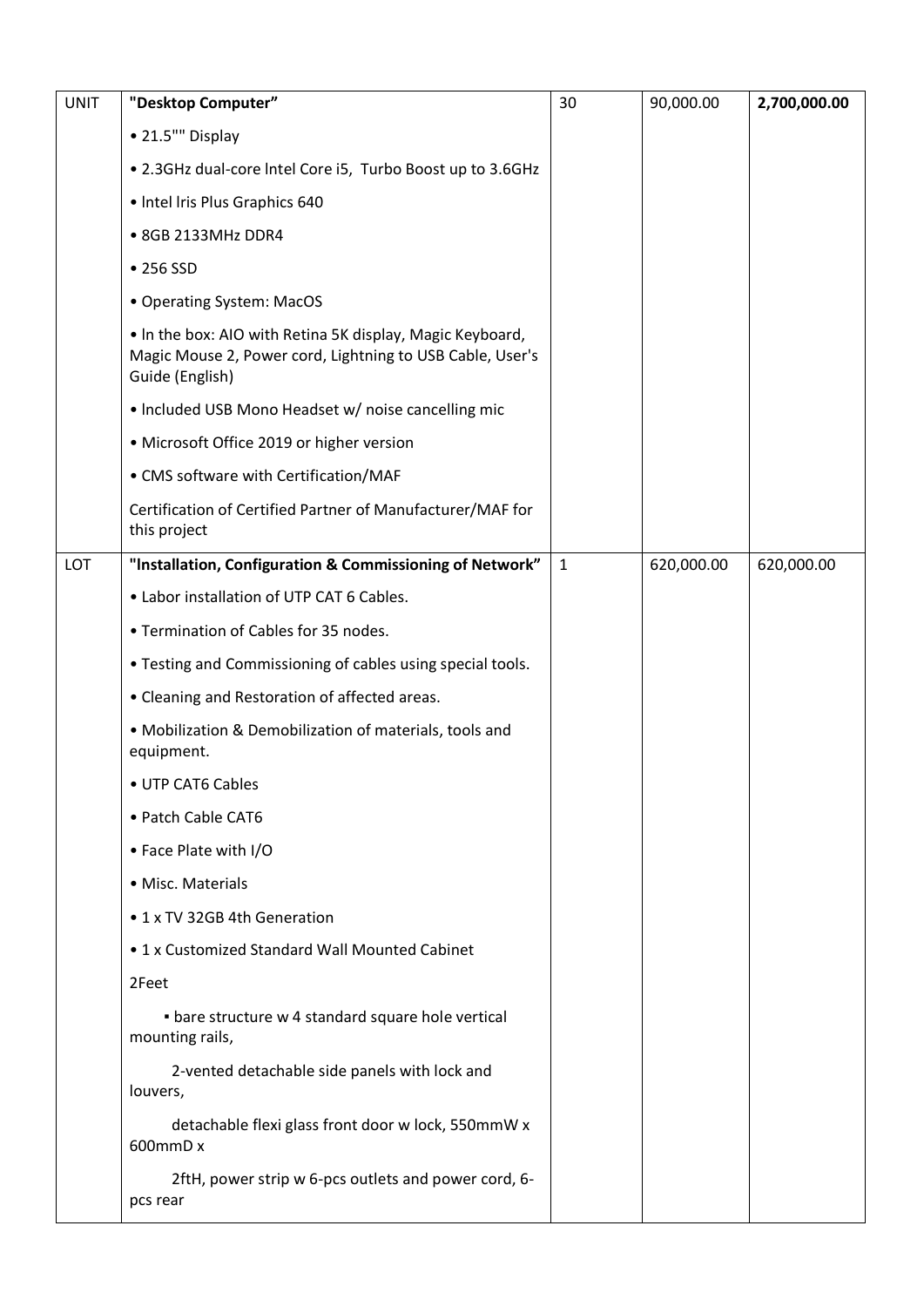|     | vertical ring at the back, 2-pcs exhaust fans on top<br>frame w                                                                                                                                                                                                                                                                                                                                                                                                                                |              |              |              |
|-----|------------------------------------------------------------------------------------------------------------------------------------------------------------------------------------------------------------------------------------------------------------------------------------------------------------------------------------------------------------------------------------------------------------------------------------------------------------------------------------------------|--------------|--------------|--------------|
|     |                                                                                                                                                                                                                                                                                                                                                                                                                                                                                                |              |              |              |
|     | cable access hole, color is black, powder coated<br>finished w/ 16-                                                                                                                                                                                                                                                                                                                                                                                                                            |              |              |              |
|     | pcs cage nuts                                                                                                                                                                                                                                                                                                                                                                                                                                                                                  |              |              |              |
|     | <b>- 1 x Cantilever Tray</b>                                                                                                                                                                                                                                                                                                                                                                                                                                                                   |              |              |              |
|     | • 2 x 24 port Gigabit Switch                                                                                                                                                                                                                                                                                                                                                                                                                                                                   |              |              |              |
|     | • 1 x 4iPnet Wireless Hot Spot Gateway HSG326                                                                                                                                                                                                                                                                                                                                                                                                                                                  |              |              |              |
|     | • 1 x 1000VA UPS 230V AVR                                                                                                                                                                                                                                                                                                                                                                                                                                                                      |              |              |              |
|     | • 1 x 60" x 80" Motorized Screen (100D) Steel Matte White                                                                                                                                                                                                                                                                                                                                                                                                                                      |              |              |              |
|     | • 1 x 3600 Lumens LCD Projector                                                                                                                                                                                                                                                                                                                                                                                                                                                                |              |              |              |
|     | • 31 x Ergonomic Chair                                                                                                                                                                                                                                                                                                                                                                                                                                                                         |              |              |              |
|     | • 16 x Freestanding Executive Table                                                                                                                                                                                                                                                                                                                                                                                                                                                            |              |              |              |
|     | * * high pressured laminated MDF Board TOP w/<br>plastic edging                                                                                                                                                                                                                                                                                                                                                                                                                                |              |              |              |
|     | • *2pcs thermometer hole                                                                                                                                                                                                                                                                                                                                                                                                                                                                       |              |              |              |
|     | • *1 1/2 G.I. Tubular Steel Frame Epoxy Acrylic Painted                                                                                                                                                                                                                                                                                                                                                                                                                                        |              |              |              |
|     | * * scratch, stain and fire resistant                                                                                                                                                                                                                                                                                                                                                                                                                                                          |              |              |              |
|     | • * wooden grain finished                                                                                                                                                                                                                                                                                                                                                                                                                                                                      |              |              |              |
|     | * * size: 1800L x 600W x 750H mm                                                                                                                                                                                                                                                                                                                                                                                                                                                               |              |              |              |
|     |                                                                                                                                                                                                                                                                                                                                                                                                                                                                                                |              |              |              |
| LOT | "LEARNING MANAGEMENT SYSTEM"                                                                                                                                                                                                                                                                                                                                                                                                                                                                   | $\mathbf{1}$ | 1,030,000.00 | 1,030,000.00 |
|     | $\triangleright$ Annual subscription for at least 250 users.<br>Additional per user subscription fee shall apply for more                                                                                                                                                                                                                                                                                                                                                                      |              |              |              |
|     | than 250 users on the first and succeeding years.<br>$\triangleright$ Includes initial configuration such as upload of users,<br>definition of user roles and persons, and setup of email<br>notification recipients.<br>$\triangleright$ One major version upgrade per year.<br>$\triangleright$ LMS training materials and user manuals available in the<br>LMS.<br>$\triangleright$ Knowledge transfer<br>$\triangleright$ Client care provision for off-site annual support post-<br>live. |              |              |              |
|     | SOFTWARE AND TRAINING                                                                                                                                                                                                                                                                                                                                                                                                                                                                          |              |              |              |
|     | $\triangleright$ Basic and Advance Trainings for Computers                                                                                                                                                                                                                                                                                                                                                                                                                                     |              |              |              |
|     | Course Outline:                                                                                                                                                                                                                                                                                                                                                                                                                                                                                |              |              |              |
|     | • OS Features                                                                                                                                                                                                                                                                                                                                                                                                                                                                                  |              |              |              |
|     | • OS Update<br>• Administration and Troubleshooting                                                                                                                                                                                                                                                                                                                                                                                                                                            |              |              |              |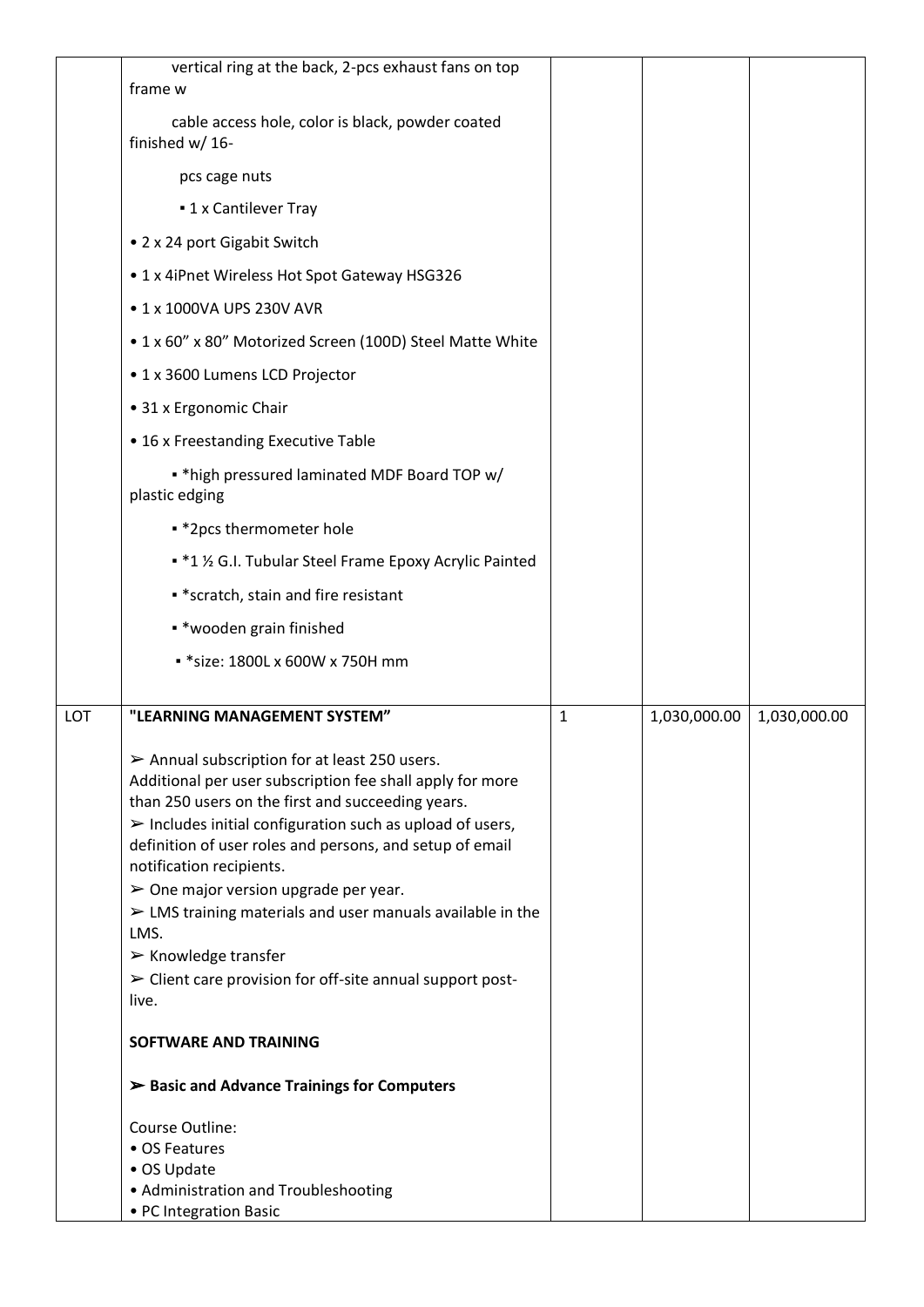|  |  |  | · Built-in Productivity Apps |  |
|--|--|--|------------------------------|--|
|--|--|--|------------------------------|--|

## ➢ **Computer Teacher Program**

• Brands Teacher is a professional learning program designed to support and celebrate teachers. It empowers all educators-new to the profession or experienced facultyto feel more confident using Branded (tablet, laptop, desktop) products for teaching and learning. The Brands Teacher Learning Center (BTLC) is an online portal for selfpaced learning by teachers. The Brands Teacher Learning Center has everything teachers need to build a strong foundation for using UNIT and Brands apps like Productivity Tools (Pages, Keynote, Numbers, GarageBand, and iMovie) in the classroom. After completing a set of lessons, teachers can take an interactive quiz. The quizzes are designed for self-paced learning, so they can take them as many times as they need to. Once thev passed all eight quizzes for UNIT, they earn recognition as a Brands Teacher **.** Learn Skills for Tablet

**.** Learn Skills for Laptop/Desktop

## ➢ **Computer in Education**

Computer in Education enables educators to understand what is possible when UNIT (tablet, laptop, desktop) is used to support, enhance, and extend learning. This session is designed for educators, curriculum leads, and school leadership to learn more foundational workflows to the leveraging the potential of the core Brands apps. This session is delivered by the Brands education team and guest education leaders.

Topics include:

**• Brand's beliefs in education** 

▪ Elements for successful implementation of technology in learning

Teaching and Learning with UNIT (tablet, laptop, desktop)

## ➢ **Computer Professional Learning**

• Brands Learning Series for UNIT (laptop, desktop, tablet) enables educators to understand more possibilities of teaching with PC in a blended learning environment leveraging specific apps to support workflows and lesson design combining both online and face-to-face pedagogical approaches to learning. This hands-on workshop is designed for educators, curriculum leads and anyone wanting to get hands-on and learn ways to support more blended learning approaches to teaching with PC. This workshop is run by certified Brands Professional Learning consultants. Topics include:

- Basic PC operations
- Personalization and Accessibility features

▪ Productivity and Research with PC